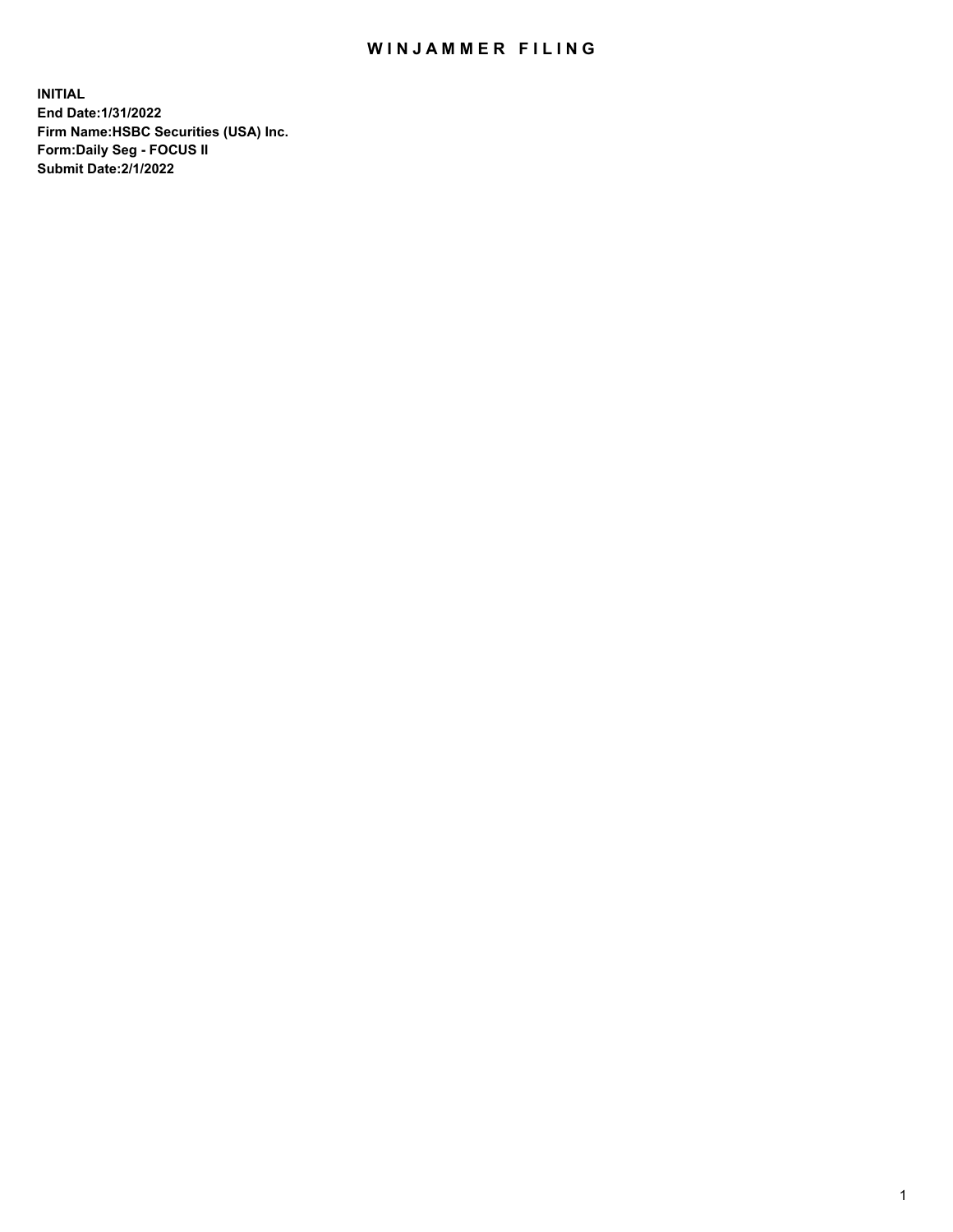**INITIAL End Date:1/31/2022 Firm Name:HSBC Securities (USA) Inc. Form:Daily Seg - FOCUS II Submit Date:2/1/2022 Daily Segregation - Cover Page**

| Name of Company                                                                                                                                                                                                                                                                                                                | <b>HSBC Securities (USA) Inc.</b>                                           |
|--------------------------------------------------------------------------------------------------------------------------------------------------------------------------------------------------------------------------------------------------------------------------------------------------------------------------------|-----------------------------------------------------------------------------|
| <b>Contact Name</b>                                                                                                                                                                                                                                                                                                            | <b>Michael Vacca</b>                                                        |
| <b>Contact Phone Number</b>                                                                                                                                                                                                                                                                                                    | 212-525-7951                                                                |
| <b>Contact Email Address</b>                                                                                                                                                                                                                                                                                                   | michael.vacca@us.hsbc.com                                                   |
| FCM's Customer Segregated Funds Residual Interest Target (choose one):<br>a. Minimum dollar amount: ; or<br>b. Minimum percentage of customer segregated funds required:% ; or<br>c. Dollar amount range between: and; or<br>d. Percentage range of customer segregated funds required between:% and%.                         | 96,000,000<br><u>0</u><br>$\underline{0}$ $\underline{0}$<br>0 <sub>0</sub> |
| FCM's Customer Secured Amount Funds Residual Interest Target (choose one):<br>a. Minimum dollar amount: ; or<br>b. Minimum percentage of customer secured funds required:% ; or<br>c. Dollar amount range between: and; or<br>d. Percentage range of customer secured funds required between:% and%.                           | 15,000,000<br><u>0</u><br>0 <sub>0</sub><br>0 <sub>0</sub>                  |
| FCM's Cleared Swaps Customer Collateral Residual Interest Target (choose one):<br>a. Minimum dollar amount: ; or<br>b. Minimum percentage of cleared swaps customer collateral required:% ; or<br>c. Dollar amount range between: and; or<br>d. Percentage range of cleared swaps customer collateral required between:% and%. | 75,000,000<br><u>0</u><br>0 <sub>0</sub><br>00                              |

Attach supporting documents CH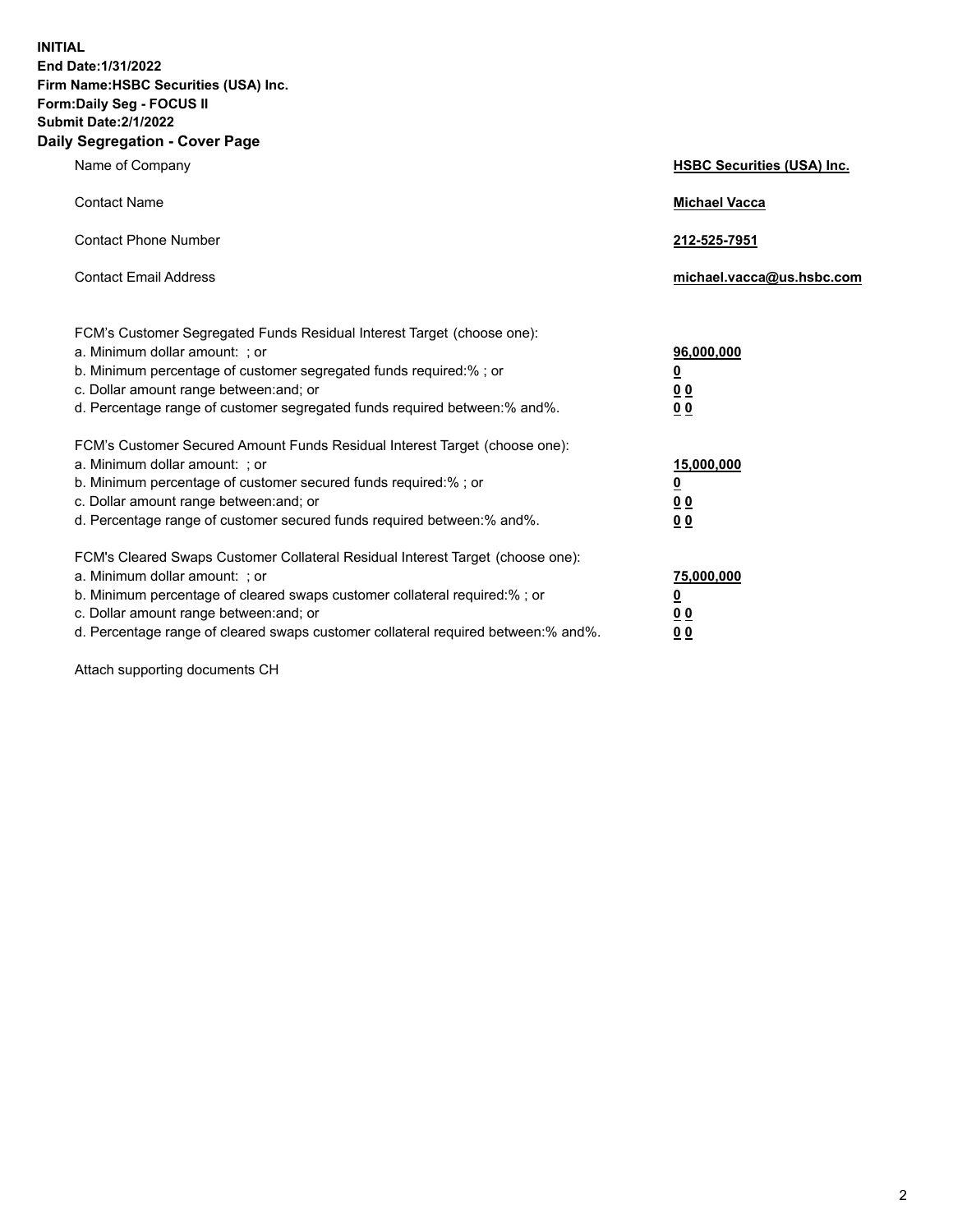**INITIAL End Date:1/31/2022 Firm Name:HSBC Securities (USA) Inc. Form:Daily Seg - FOCUS II Submit Date:2/1/2022 Daily Segregation - Secured Amounts** Foreign Futures and Foreign Options Secured Amounts Amount required to be set aside pursuant to law, rule or regulation of a foreign government or a rule of a self-regulatory organization authorized thereunder **0** [7305] 1. Net ledger balance - Foreign Futures and Foreign Option Trading - All Customers A. Cash **135,576,140** [7315] B. Securities (at market) **22,998,091** [7317] 2. Net unrealized profit (loss) in open futures contracts traded on a foreign board of trade **-2,342,114** [7325] 3. Exchange traded options a. Market value of open option contracts purchased on a foreign board of trade **0** [7335] b. Market value of open contracts granted (sold) on a foreign board of trade **0** [7337] 4. Net equity (deficit) (add lines 1. 2. and 3.) **156,232,117** [7345] 5. Account liquidating to a deficit and account with a debit balances - gross amount **173** [7351] Less: amount offset by customer owned securities **0** [7352] **173** [7354] 6. Amount required to be set aside as the secured amount - Net Liquidating Equity Method (add lines 4 and 5) **156,232,290** [7355] 7. Greater of amount required to be set aside pursuant to foreign jurisdiction (above) or line 6. **156,232,290** [7360] FUNDS DEPOSITED IN SEPARATE REGULATION 30.7 ACCOUNTS 1. Cash in banks A. Banks located in the United States **19,259,924** [7500] B. Other banks qualified under Regulation 30.7 **0** [7520] **19,259,924** [7530] 2. Securities A. In safekeeping with banks located in the United States **22,998,091** [7540] B. In safekeeping with other banks qualified under Regulation 30.7 **0** [7560] **22,998,091** [7570] 3. Equities with registered futures commission merchants A. Cash **0** [7580] B. Securities **0** [7590] C. Unrealized gain (loss) on open futures contracts **0** [7600] D. Value of long option contracts **0** [7610] E. Value of short option contracts **0** [7615] **0** [7620] 4. Amounts held by clearing organizations of foreign boards of trade A. Cash **0** [7640] B. Securities **0** [7650] C. Amount due to (from) clearing organization - daily variation **0** [7660] D. Value of long option contracts **0** [7670] E. Value of short option contracts **0** [7675] **0** [7680] 5. Amounts held by members of foreign boards of trade A. Cash **145,320,638** [7700] B. Securities **0** [7710] C. Unrealized gain (loss) on open futures contracts **-2,342,114** [7720] D. Value of long option contracts **0** [7730] E. Value of short option contracts **0** [7735] **142,978,524** [7740] 6. Amounts with other depositories designated by a foreign board of trade **0** [7760] 7. Segregated funds on hand **0** [7765] 8. Total funds in separate section 30.7 accounts **185,236,539** [7770] 9. Excess (deficiency) Set Aside for Secured Amount (subtract line 7 Secured Statement Page 1 from Line 8) **29,004,249** [7380] 10. Management Target Amount for Excess funds in separate section 30.7 accounts **15,000,000** [7780] 11. Excess (deficiency) funds in separate 30.7 accounts over (under) Management Target **14,004,249** [7785]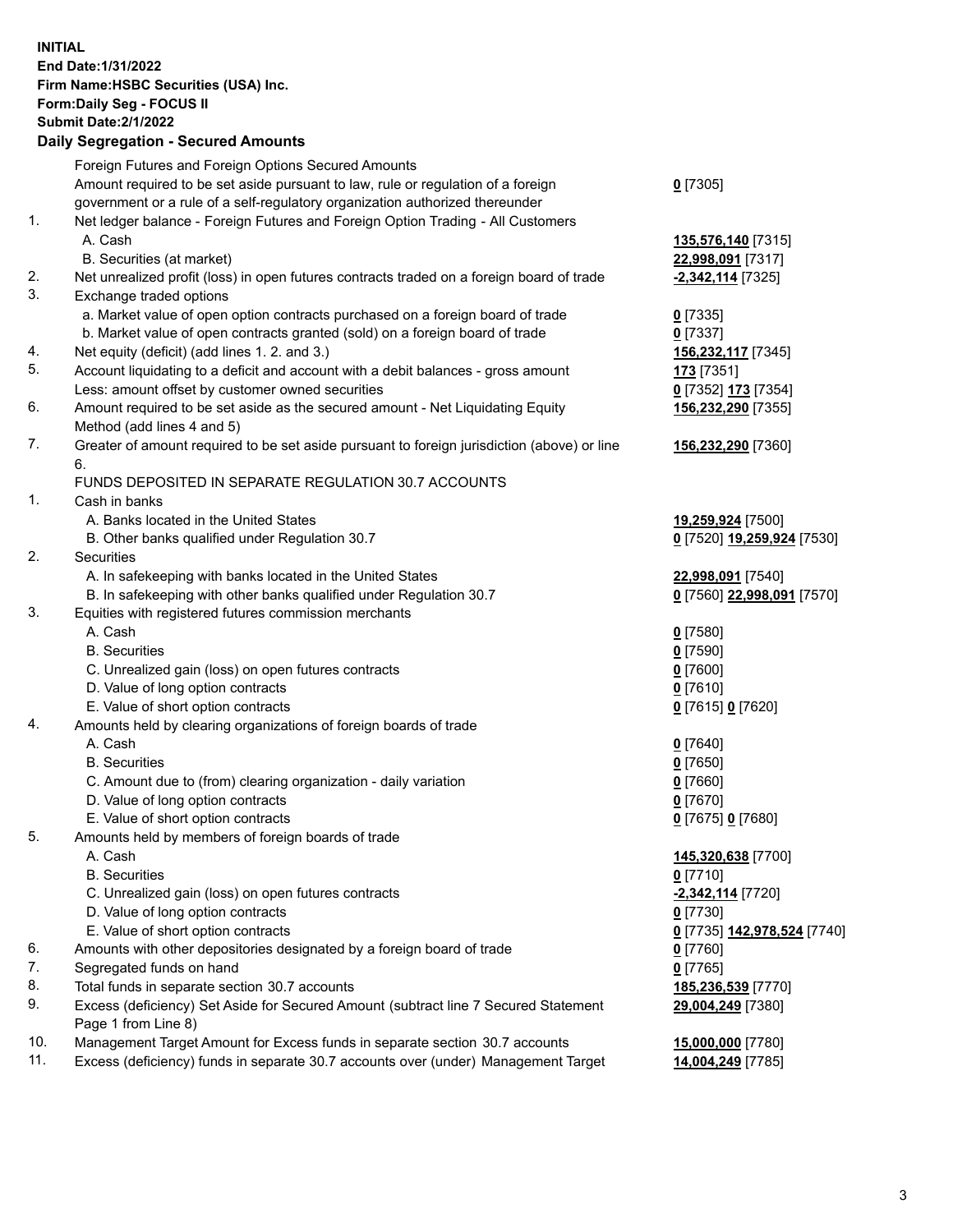|     | <b>INITIAL</b>                                                                                 |                             |
|-----|------------------------------------------------------------------------------------------------|-----------------------------|
|     | End Date: 1/31/2022                                                                            |                             |
|     | Firm Name: HSBC Securities (USA) Inc.                                                          |                             |
|     | <b>Form:Daily Seg - FOCUS II</b>                                                               |                             |
|     | <b>Submit Date: 2/1/2022</b>                                                                   |                             |
|     | Daily Segregation - Segregation Statement                                                      |                             |
|     | SEGREGATION REQUIREMENTS (Section 4d(2) of the CEAct)                                          |                             |
| 1.  | Net ledger balance                                                                             |                             |
|     | A. Cash                                                                                        | <u>3,699,669,849</u> [7010] |
|     | B. Securities (at market)                                                                      | 867,411,589 [7020]          |
| 2.  | Net unrealized profit (loss) in open futures contracts traded on a contract market             | -818,419,708 [7030]         |
| 3.  | Exchange traded options                                                                        |                             |
|     | A. Add market value of open option contracts purchased on a contract market                    | 1,222,370,672 [7032]        |
|     | B. Deduct market value of open option contracts granted (sold) on a contract market            | -251,925,142 [7033]         |
| 4.  | Net equity (deficit) (add lines 1, 2 and 3)                                                    | 4,719,107,260 [7040]        |
| 5.  | Accounts liquidating to a deficit and accounts with                                            |                             |
|     | debit balances - gross amount                                                                  | 94,857,125 [7045]           |
|     | Less: amount offset by customer securities                                                     | -94,857,125 [7047] 0 [7050] |
| 6.  | Amount required to be segregated (add lines 4 and 5)                                           | 4,719,107,260 [7060]        |
|     | <b>FUNDS IN SEGREGATED ACCOUNTS</b>                                                            |                             |
| 7.  | Deposited in segregated funds bank accounts                                                    |                             |
|     | A. Cash                                                                                        | 9,442,900 [7070]            |
|     | B. Securities representing investments of customers' funds (at market)                         | $0$ [7080]                  |
|     | C. Securities held for particular customers or option customers in lieu of cash (at<br>market) | 16,641,620 [7090]           |
| 8.  | Margins on deposit with derivatives clearing organizations of contract markets                 |                             |
|     | A. Cash                                                                                        | 2,782,745,285 [7100]        |
|     | B. Securities representing investments of customers' funds (at market)                         | $0$ [7110]                  |
|     | C. Securities held for particular customers or option customers in lieu of cash (at            | 825,494,139 [7120]          |
|     | market)                                                                                        |                             |
| 9.  | Net settlement from (to) derivatives clearing organizations of contract markets                | 197,249,106 [7130]          |
| 10. | Exchange traded options                                                                        |                             |
|     | A. Value of open long option contracts                                                         | 1,222,370,672 [7132]        |
|     | B. Value of open short option contracts                                                        | -251,925,142 [7133]         |
| 11. | Net equities with other FCMs                                                                   |                             |
|     | A. Net liquidating equity                                                                      | <u>-101,943</u> [7140]      |
|     | B. Securities representing investments of customers' funds (at market)                         | $0$ [7160]                  |
|     | C. Securities held for particular customers or option customers in lieu of cash (at            | 23,548,828 [7170]           |
|     | market)                                                                                        |                             |
| 12. | Segregated funds on hand                                                                       | 1,727,002 [7150]            |
| 13. | Total amount in segregation (add lines 7 through 12)                                           | 4,827,192,467 [7180]        |
| 14. | Excess (deficiency) funds in segregation (subtract line 6 from line 13)                        | 108,085,207 [7190]          |
| 15. | Management Target Amount for Excess funds in segregation                                       | 96,000,000 [7194]           |

16. Excess (deficiency) funds in segregation over (under) Management Target Amount Excess

**12,085,207** [7198]